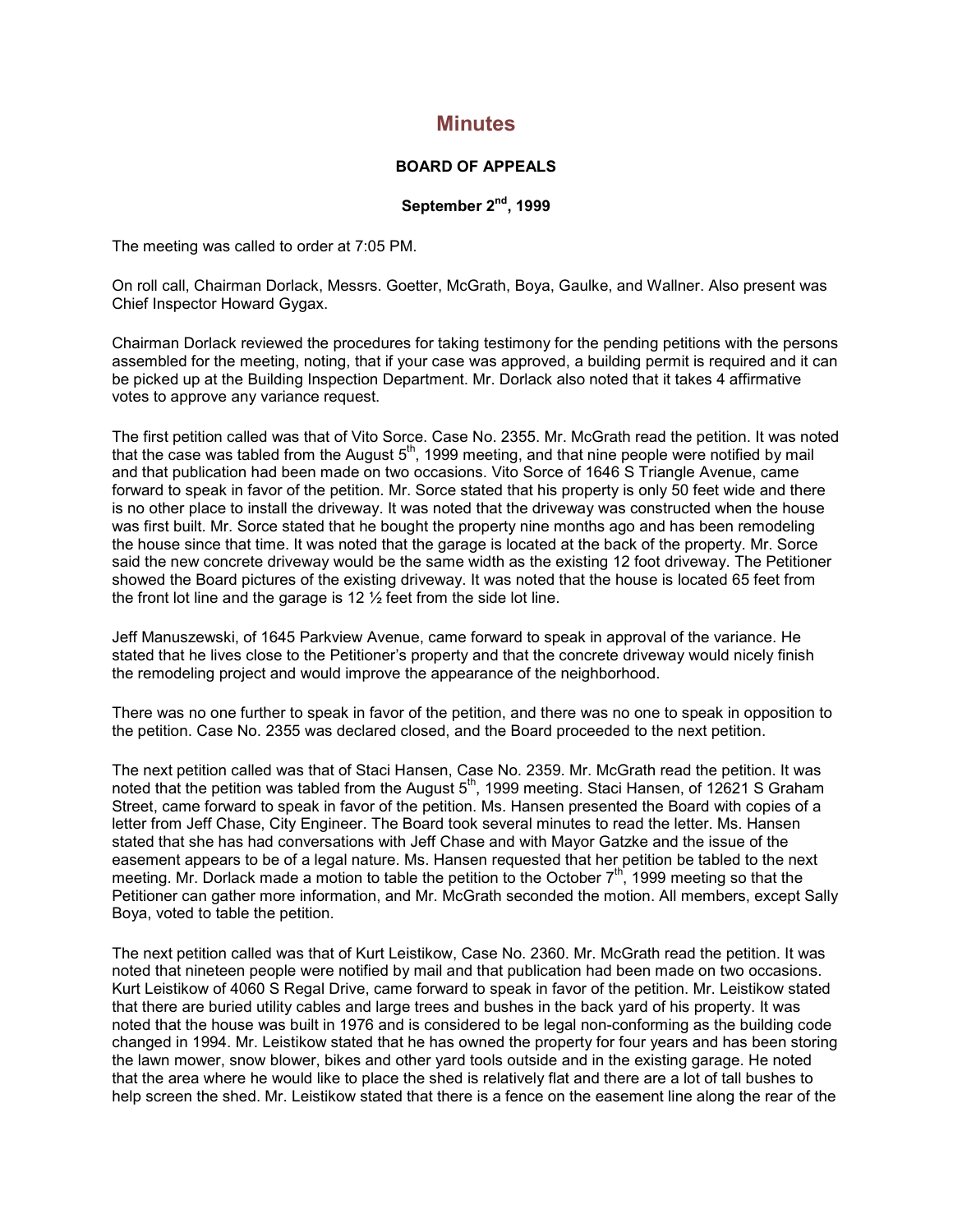property, and the distance from the back of the house to the easement is 38 feet. He said that he would like to build a deck off the back of the house in the future and there might not be enough room for the deck and a shed, if he had to build the shed in the back yard. It was noted that there would be 20 feet from the proposed 18 foot wide deck to the easement. Mr. Leistikow stated that he would not be able to place the shed too close to the fence as he would have to cut the grass behind it. He said that the property slopes down hill to the rear lot line. Mr. Leistikow stated that he does not want to locate the shed in the rear yard because he does not want to obstruct the view of the golf course and the wildlife. It was noted that the shed would be located closest to Harcove Street, and that the front of the neighbor's house across Harcove Street faces Harcove, and not Regal Drive.

There was no one further to speak in favor of the petition, and there was no one to speak in opposition to the petition. Case No. 2360 was declared closed, and the Board proceeded to the next petition.

The next petition called was that of Alan Hajewski, Case No. 2361. Mr. McGrath read the petition. It was noted that nineteen people were notified by mail and that publication had been made on two occasions. Alan Hajewski of 14622 W Woodland Drive, New Berlin, came forward to speak in favor of the petition. Mr. Hajewski stated that he is the owner of the property at 6075 S Preston Lane and the house is presently under construction. The Petitioner stated that he does not believe there is enough room at the rear of the house to install an air conditioner. He noted that there is a large bowed window in the dinette area and the condensing unit would be an eyesore for anyone sitting there. Mr. Hajewski stated that he would like to add a patio area at the rear of the house0, but it can only be placed on the south side. The patio could not be located closer to the garage because the garage is 16 inches lower than the rest of the house. Mr. Hajewski stated that there is no place at the rear of the house that would be a good location for the air conditioner. He noted that the adjoining property closest to the proposed location of the unit, also has the air conditioner located on the side of the house. It was noted that the location of the furnace in the basement is unknown at this time.

Mr. Dorlack read a letter of approval for the variance into the record.

There was no one further to speak in favor of the petition, and there was no one to speak in opposition to the petition. Case No. 2361 was declared closed, and the Board proceeded to the next petition.

The next petition called was that of Jeff Maruszewski, Case No. 2362. Mr. McGrath read the petition. It was noted that twenty four people were notified by mail and that publication had been made on two occasions. Jeff Maruszewski of 1645 S Parkview Avenue, came forward to speak in favor of the petition. Mr. Maruszewski stated that he is the prospective buyer of the property at 13524 W Prospect Place. He stated that the existing 840 square foot home was built in 1940 and is in such a bad state of disrepair, that it is not feasible to fix it. Mr. Maruszewski said that he would like to demolish the existing home and rebuild with a house design called 'Hartford II'. It was noted that the existing house is 15 feet from the front lot line and the new house would be the same distance from the road, however, the other setbacks would be different. Mr. Maruszewski stated that he did not want to move the proposed house further back on the lot because the land slopes drastically down to the conservancy area and it would be too costly to add the required fill. It was noted that the conservancy area requires a 50 foot setback. Mr. Maruszewski stated that a house could be built further back on the lot if it were constructed with an exposed basement, however, that would add approximately \$20,000 to the cost of the home. It was also noted that the whole house could be turned to match the curvature of the road without needing a variance.

Iris Ann Potter, owner of the property at 13524 W Prospect Place, came forward to speak in favor of the petition. Ms. Potter stated that she is selling the property for the land value, because the house needs so much work. She said that the new home would be more aesthetically pleasing to the area than the old house.

Dave Snodgrass, of 13816 W Forest Drive, came forward to speak in favor of the petition. Mr. Snodgrass stated that tearing down the existing home and rebuilding would be an asset to the neighborhood.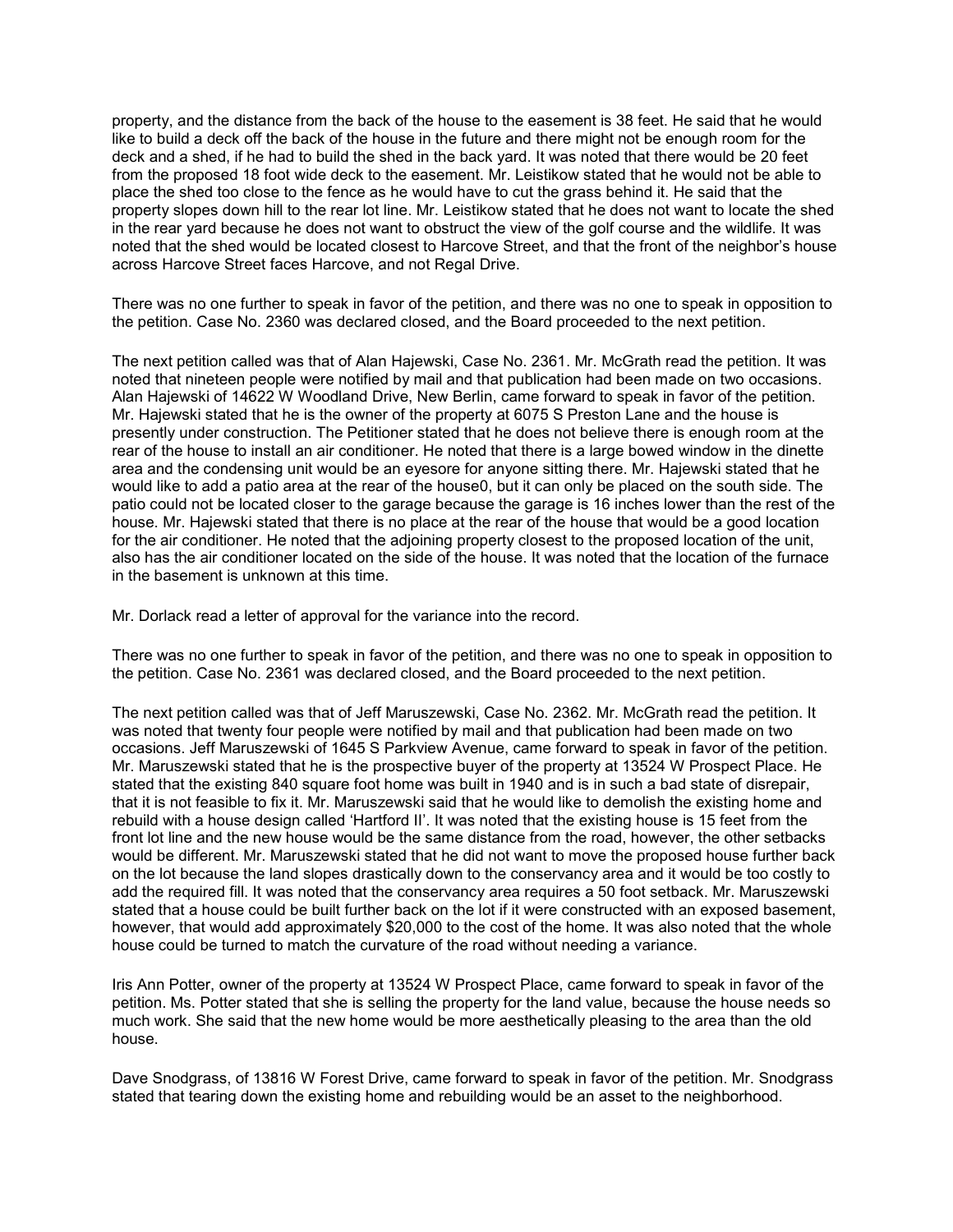Wendy Testin, of 17602 W Lincoln Avenue, came forward to speak in favor of the petition. Ms. Testin stated that the proposed new home would improve the neighborhood.

There was no one further to speak in favor of the petition, and there was no one to speak in opposition to the petition. Case No. 2362 was declared closed, and the Board proceeded to the next petition.

The next petition called was that of Morton Buildings, Case No. 2363. Mr. McGrath read the petition. It was noted that thirteen people were notified by mail and that publication had been made on two occasions. Gene Plautz, owner of the property at 18900 W Coffee Road, came forward to speak in favor of the petition. Mr. Plautz stated that variances for height and size were granted for a pole building in October of 1998. He said that the building was never constructed, and that he would now like to build an accessory building that would be greater in size and of less height than the proposed building that was previously granted variances for. Mr. Plautz stated that he owns twelve acres of land and that the proposed building would be a long distance from the road. He noted that he would be storing vehicles, boats, and other miscellaneous items in the building, and he would like to begin construction as soon as possible. It was noted that a survey of the Petitioner's property was not included with the variance request. A copy of the minutes and facts and decisions were found for the variances that were granted in 1998, and the Board members took a few minutes to read through them. Mr. Plautz stated that the new building would be built in the same spot as the previously proposed building. It was noted that the size of the new building would be 30 feet by 40 feet. Mr. Plautz stated that if the variance was denied, he would not have enough room to store his possessions and that some of them would have to remain outside. It was noted that if the variance were denied, the Petitioner would still be able to build the 1,040 square foot building that was granted in 1998.

Rich Blaha, of 18730 W Coffee Road, came forward to speak in favor of the petition. Mr. Blaha stated that no one would be able to see the proposed building because the land behind it is in a flood plain and is considered unbuildable.

There was no one further to speak in favor of the petition, and there was no one to speak in opposition to the petition. Case No. 2363 was declared closed.

The next petition called was that of Larsen Brothers Funeral Home, Case No. 2302. Mr. Dorlack asked if there was anyone present to speak in behalf of the Petition. There was no one to speak in favor of the petition, and there was no one to speak in opposition to the Petition.

Mr. Dorlack then closed the open portion of the meeting. It is noted that Sally Boya did not participate in the voting during the following closed portion of the meeting.

The first petition considered by the Board was that of Vito Sorce, Case No. 2355.

Mr. McGrath made a motion to grant the petition, and, Mr. Galke seconded the motion.

All members voted in favor of granting the petition.

The next petition considered by the Board was that of Kurt Leistikow, Case No. 2360.

Mr. Goetter made a motion to deny the petition, and, Mr. McGrath seconded the motion.

All members voted in favor of denying the petition.

The next petition considered by the Board was that of Alan Hajewski, Case No. 2361.

Mr. Goetter made a motion to deny the petition, and, Mr. McGrath seconded the motion.